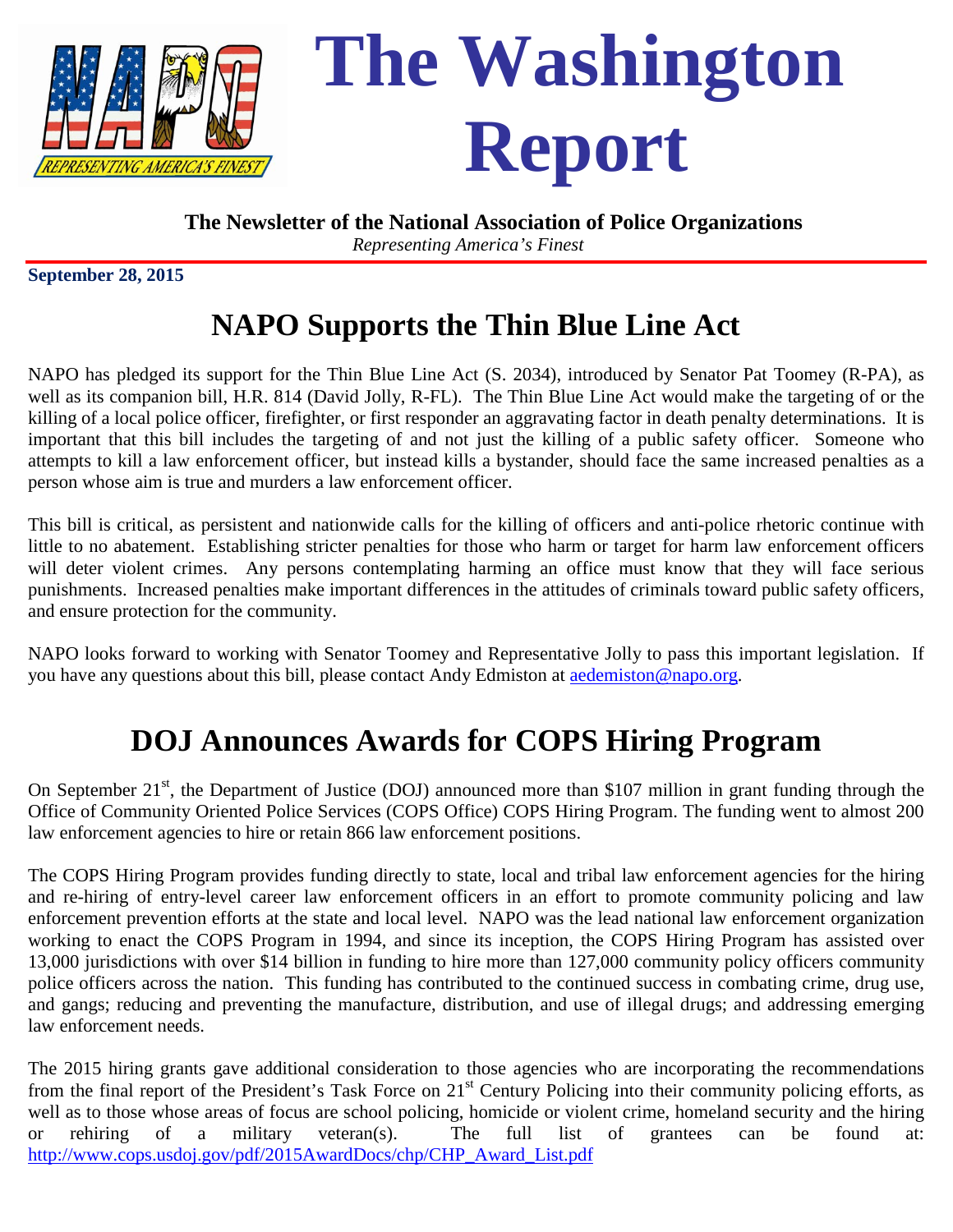As stated in NAPO's September 14<sup>th</sup> *Washington Report*, we are working with the COPS Office and Director Davis to prioritize the 2016 hiring grants for recipients who will institute a policy of two person units for all patrol shifts and patrol assignments rather than focusing its grants on "procedural justice", "police legitimacy" and "collaborative reform" programs, which are recommendations from the Task Force report.

While working to ensure hiring funds are focused on promoting officer safety, we are also fighting to make certain that the Hiring Program gets the funding it needs. The Senate Appropriations Committee included \$187 million in COPS Hiring funds in the Commerce-Justice-Science (CJS) Appropriations bill that was reported out of Committee. However, the House Appropriations Committee did not include any funding for the COPS Hiring program in its version of the CJS spending measure. The Committee Chair, Rep. Harold Rogers (R-KY), stated that hiring funding was including in the \$409 million in funding for the Byrne Justice Assistance Grant (Byrne-JAG) program so it is unnecessary to fund the COPS Hiring Program. NAPO continues to work with House leadership and appropriators to educate them that the COPS Hiring Program is a distinct program and cannot be replaced by Byrne JAG funding. NAPO strongly believes that both programs must be fully funded to provide state and local law enforcement with the necessary funding to assist their efforts to keep our communities safe.

Source: Department of Justice Press Release, "Justice Department Announces \$107 Million in Community Policing Hiring Grants to Nearly 200 Law Enforcement Agencies Across the Country", September 21, 2015. [http://www.justice.gov/opa/pr/justice-department-announces-107](http://www.justice.gov/opa/pr/justice-department-announces-107-million-community-policing-hiring-grants-nearly-200-law) [million-community-policing-hiring-grants-nearly-200-law](http://www.justice.gov/opa/pr/justice-department-announces-107-million-community-policing-hiring-grants-nearly-200-law)

## **DOJ Announces Awards for Body Worn Camera Pilot Program**

The DOJ announced on September  $21^{st}$  that it has awarded \$23.2 million in grants to 73 local and tribal agencies across the country to expand the use of body worn cameras and explore their impact. The [body-worn camera pilot](http://www.bja.gov/bwc/pdfs/BWCPIP-Award-Fact-Sheet.pdf)  [program](http://www.bja.gov/bwc/pdfs/BWCPIP-Award-Fact-Sheet.pdf) announced in May 2015 includes \$19.3 million to purchase body-worn cameras, \$2 million for training and technical assistance and \$1.9 million to examine the impact of their use. Grantees are required to establish a strong implementation plan and a robust training policy before purchasing cameras. Each agency awarded a grant is also responsible for developing a plan for long-term storage, including the cost of storing data.

In addition to the pilot program, the BJA has launched a comprehensive online toolkit that consolidates research, best practices, policies and other tools that address issues surrounding body-worn cameras, including implementation requirements; image retention; concerns of policy makers, prosecutors, victim and privacy advocates; and community engagement. The toolkit is available at [https://www.bja.gov/bwc/.](https://www.bja.gov/bwc/)

NAPO continues to emphasize that decisions regarding officer-worn body cameras must be made on an agency-byagency basis due to the many details and technical aspects that must be considered when implementing body camera requirements. Details to take into account when considering officer-worn body camera policies include: privacy concerns, storage costs, Freedom of Information Act requests, public expectations of this technology, and much more.

If you have any questions regarding the Body Worn Camera Pilot or the COPS Hiring Grants mentioned above, please contact Andy Edmiston at [aedmiston@napo.org.](mailto:aedmiston@napo.org)

Source: Department of Justice Press Release, "Justice Department Awards over \$23 Million in Funding for Body Worn Camera Pilot Program to Support Law Enforcement Agencies in 32 States", September 21, 2015. [http://www.justice.gov/opa/pr/justice-department](http://www.justice.gov/opa/pr/justice-department-awards-over-23-million-funding-body-worn-camera-pilot-program-support-law)[awards-over-23-million-funding-body-worn-camera-pilot-program-support-law](http://www.justice.gov/opa/pr/justice-department-awards-over-23-million-funding-body-worn-camera-pilot-program-support-law)

## **NAPO on Capitol Hill**

On September 21<sup>st</sup> and 22<sup>nd</sup>, NAPO met with leadership staff of both the Senate and House Law Enforcement Caucuses to reiterate and provide information on our legislative priorities. Following up on the meeting NAPO Executive Director Bill Johnson had with the Republican Policy Committee Law Enforcement Task Force, NAPO restated the imperative need of the DOJ and the Administration to change course and publicly and forcefully defend officers and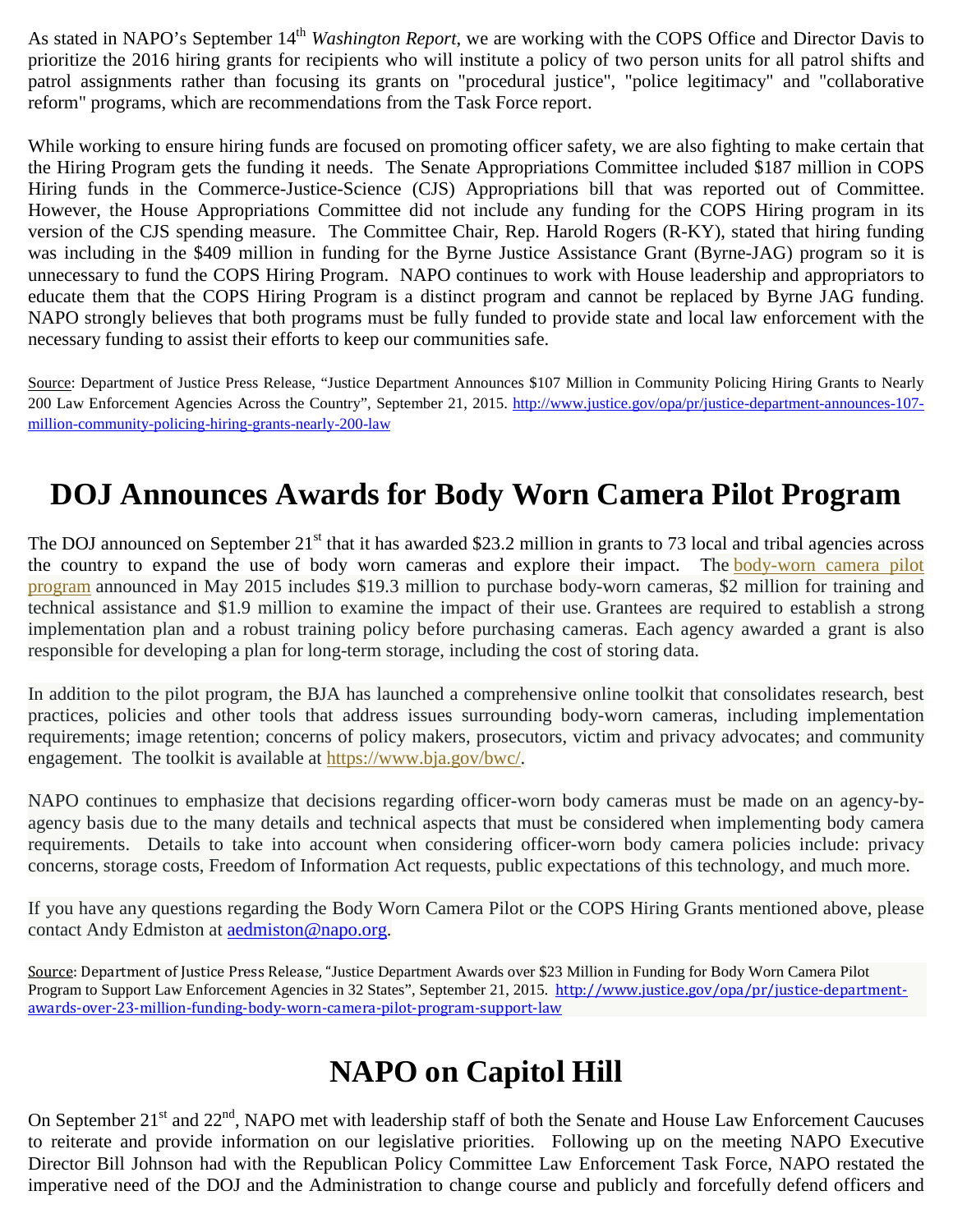condemn the targeting of officers for assassination. We also focused on the need for Congress to fully fund state and local law enforcement grant programs, including the COPS and Byrne-JAG grants.

In addition to the above priorities, NAPO discussed the following bills with the staffers:

- **James Zadroga 9/11 Health and Compensation Reauthorization Act:** This important legislation will permanently reauthorize two critical programs providing medical treatment and compensation for 9/11 heroes – the World Trade Center Health Program and the September 11th Victim Compensation Fund (VCF) – that are set to expire in October 2015 and October 2016, respectively. Unless Congress acts to reauthorize these programs, the Health Program will cease to operate next year and the VCF will have to cut awards by as much as 60 percent and will stop taking claims next year. For those who are expected to come down with a 9/11 cancer or disease, this means they will have no alternative or recourse. It is vital that Congress act quickly and pass this bill.
- **Bulletproof Vest Partnership (BVP) Grant Program Reauthorization Act**: The BVP Grant Program provides matching funds to state and local law enforcement departments to assist with efforts to purchase bulletproof vests for their officers. This legislation would reauthorize the highly successful BVP Grant Program and ensure that all of America's law enforcement officers are provided with the life-saving protection they need. NAPO strongly believes the advancement of this legislation is essential to assist state and local law enforcement efforts to purchase bullet resistant vests for their officers.

The staff was very receptive to our priorities. NAPO looks forward to continue working with the House and Senate Law Enforcement Caucuses to address the needs of our nation's public safety community. If you have any questions about these meetings, please contact Andy Edmiston at [aedmiston@napo.org.](mailto:aedmiston@napo.org)

## **NAPO Endorses Legislation to Increase Protections for Veterans**

NAPO has endorsed two bills introduced by Representative Thomas Rooney (R-FL), the Secure Legal Services for Veterans Act (H.R. 2863) and the Veterans Protection Enhancement Act (H.R. 2862).

The increasing veteran population and the current struggles of Veterans Affairs (VA) to meet the demand of the rising number of benefit claims has led to an environment where our veterans are being defrauded under the guise of legal assistance. While it is currently illegal for anyone who is not a VA-approved agent or attorney to charge any fee for assisting a veteran in filing a claim or appeal with the VA, doing so does not carry a penalty. As a result, our veterans have become targets of financial predators who offer to help with their cases, charge thousands of dollars in fees, and then provide little or no assistance.

Our veterans sacrificed and put their lives on the line to protect us. NAPO strongly believes that anyone who deliberately targets our most vulnerable veterans for financial fraud should face harsh penalties. Therefore, NAPO has given its support for H.R. 2863 and H.R. 2862, which, respectively, would make the illegal charging of fees a misdemeanor and increase the federal penalty for any crime that deliberately targets veterans.

NAPO looks forward to working with Representative Rooney to pass these important pieces of legislation. If you have any questions about these bills, please contact Andy Edmiston at [aedemiston@napo.org.](mailto:aedemiston@napo.org)

## **NAPO in the News**

On September 23, 2015, NAPO's Executive Director, Bill Johnson, was quoted in the *Wall Street Journal* article, "More Police Go to Trial in Killings, but Convictions Remain Rare". The focus of the article is on the growing number of police officers who are charged with crimes for deadly on-duty shootings and the difficulty of prosecutors to land a conviction of murder or manslaughter. NAPO and other police advocates see the reason behind the lack of convictions being prosecutors bending to political will and public pressure by bringing dubious cases to trial.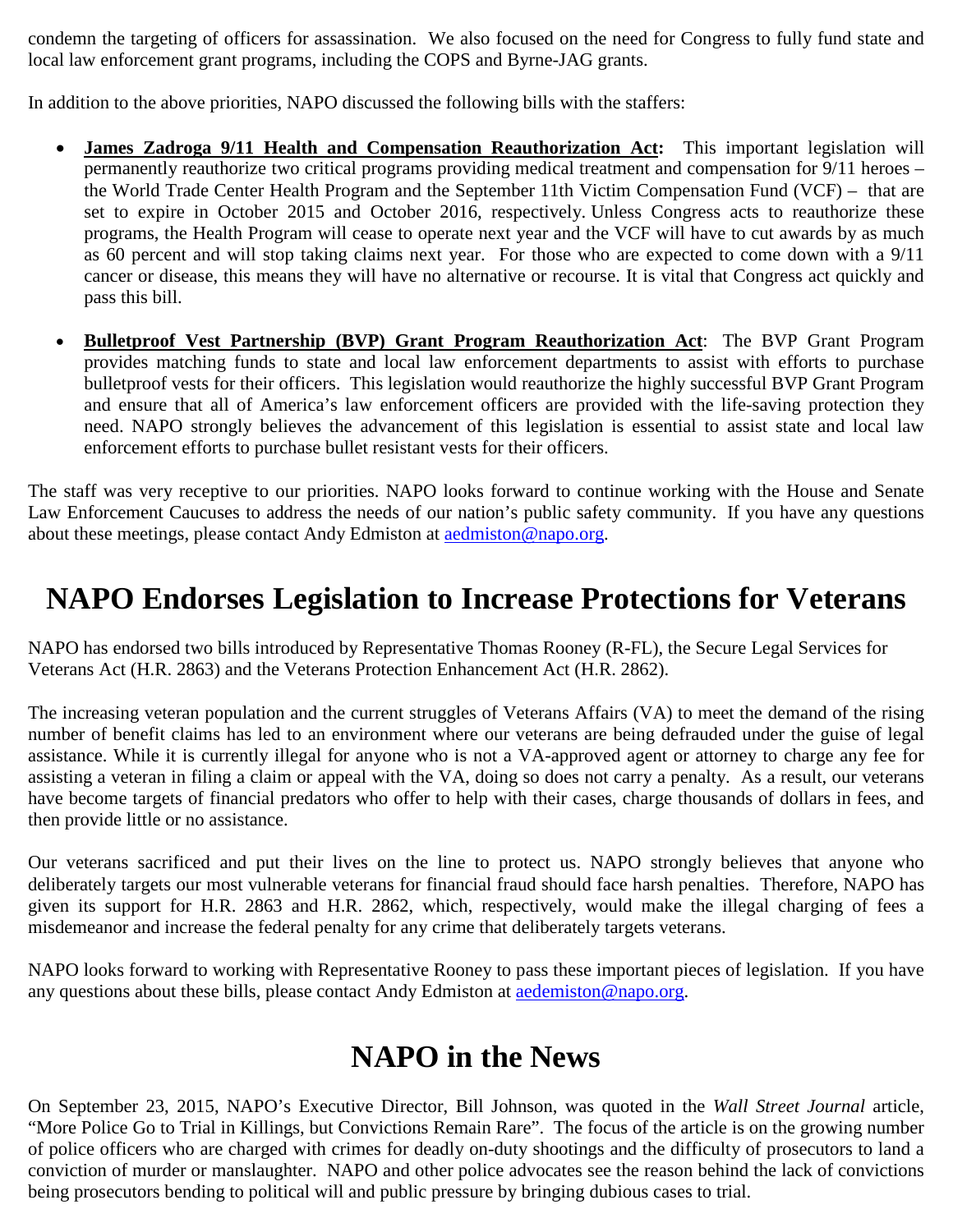Johnson explained: "It's a political response to media coverage in Ferguson and South Carolina and Staten Island ".

The inability of prosecutors to convince jurors that police shootings are anything other than unexpected and unfortunate incidents that occur during the course of officers performing their duty is proof that most cases are brought to trial due to political pressures.

The full article is available at the following site: [http://www.wsj.com/articles/more-police-go-to-trial-in-killings-but](http://www.wsj.com/articles/more-police-go-to-trial-in-killings-but-convictions-remain-rare-1443044871)[convictions-remain-rare-1443044871](http://www.wsj.com/articles/more-police-go-to-trial-in-killings-but-convictions-remain-rare-1443044871)

**NAPO will continue to ensure our members' voices are heard loud and clear on the Hill, with the Administration, and in the media. If you have any questions about the publication cited above, please contact Bill Johnson at: [bjohnson@napo.org.](mailto:bjohnson@napo.org)** 

#### **House Speaker Boehner Announces Resignation**

On September 25<sup>th</sup>, Speaker of the House John Boehner announced that he will be resigning as Speaker and from his congressional seat at the end of October. Facing a growing rebellion within the House Republican ranks and a looming shutdown of the federal government, Speaker Boehner made the decision to resign. With his resignation, House Republican leaders with the support of Democrats will most likely be able to avoid a government shutdown over the funding of Planned Parenthood and pass a Continuing Resolution to fund the government through December 11, 2015.

NAPO continues to engage Congressional leadership to ensure our priorities remain at the top of the Congressional agenda. We will keep our members updated on all relevant issues.

Source: Mike DeBonis and Paul Kane, "House Speaker John Boehner to resign at end of October", WashingtonPost.com, September 25, 2015. http://www.washingtonpost.com/news/powerpost/wp/2015/09/25/boehner-resigns/

**Please monitor NAPO's website, [www.napo.org,](http://www.napo.org/) and Facebook page: National Association of Police Organizations, and follow us on Twitter at NAPOpolice for breaking news and updates.**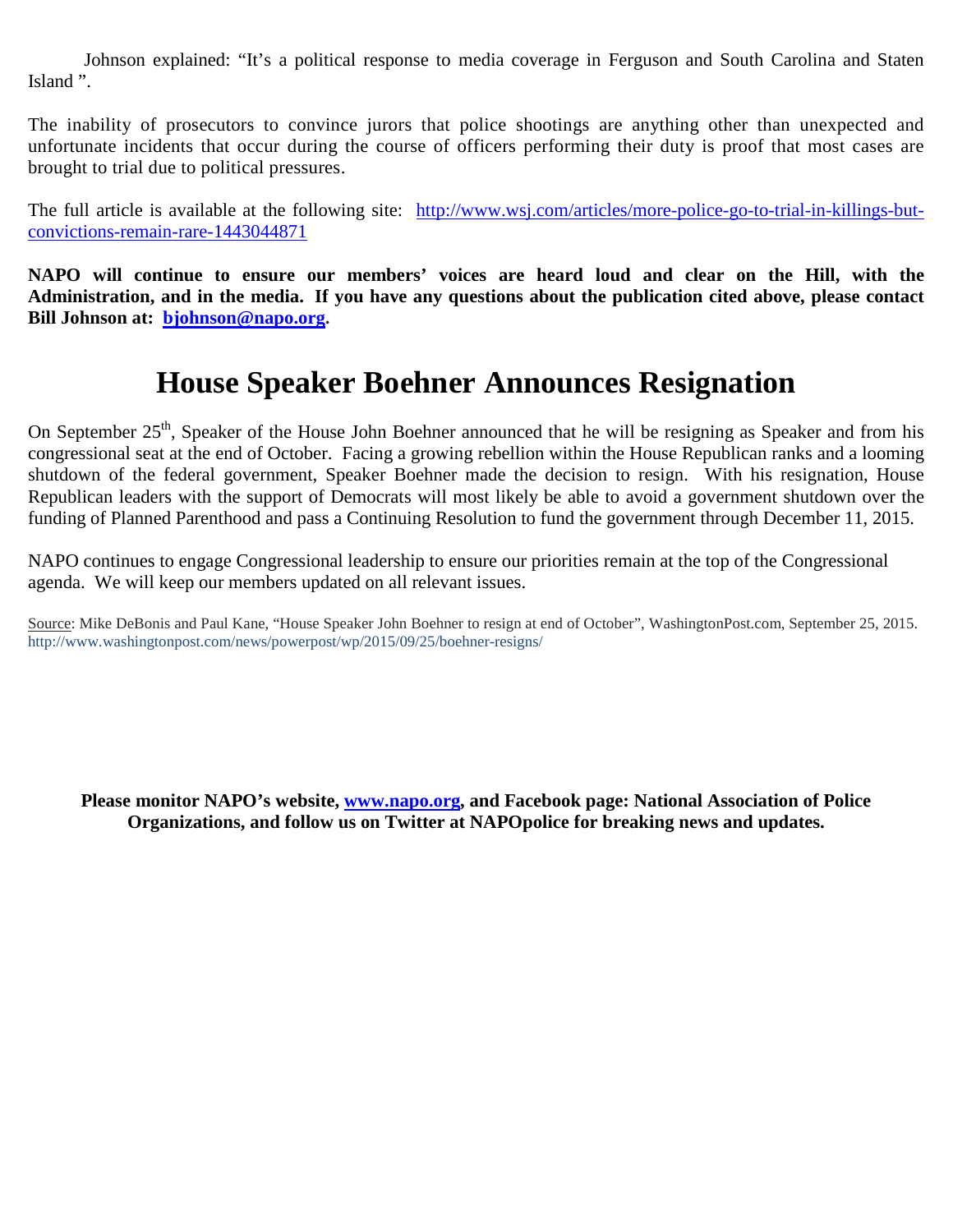**NAPO's Fall Seminar,** *Dealing with the Hostile Media,* **is quickly approaching!**

#### **October 22 – 23, 2015 ~ Grand Hyatt San Antonio San Antonio, Texas**

Learn from experts in the field how to effectively communicate your message when responding to the media on uses of force & other controversial issues.

#### **DON'T FORGET TO REGISTER & MAKE HOTEL RESERVATIONS BY OCTOBER 1st!**

#### **[Click here for Registration information](http://www.napo.org/index.php?cID=492)**

NAPO's Annual Roundtable Discussion will be held in conjunction with the Media Seminar at the Grand Hyatt. The Roundtable will take place October 23, 1:30 – 5:30 p.m.

If you have any questions or need additional information please do not hesitate to contact NAPO's Director of Events, Elizabeth Loranger, at [eloranger@napo.org](mailto:eloranger@napo.org) or (703) 549 -0775.